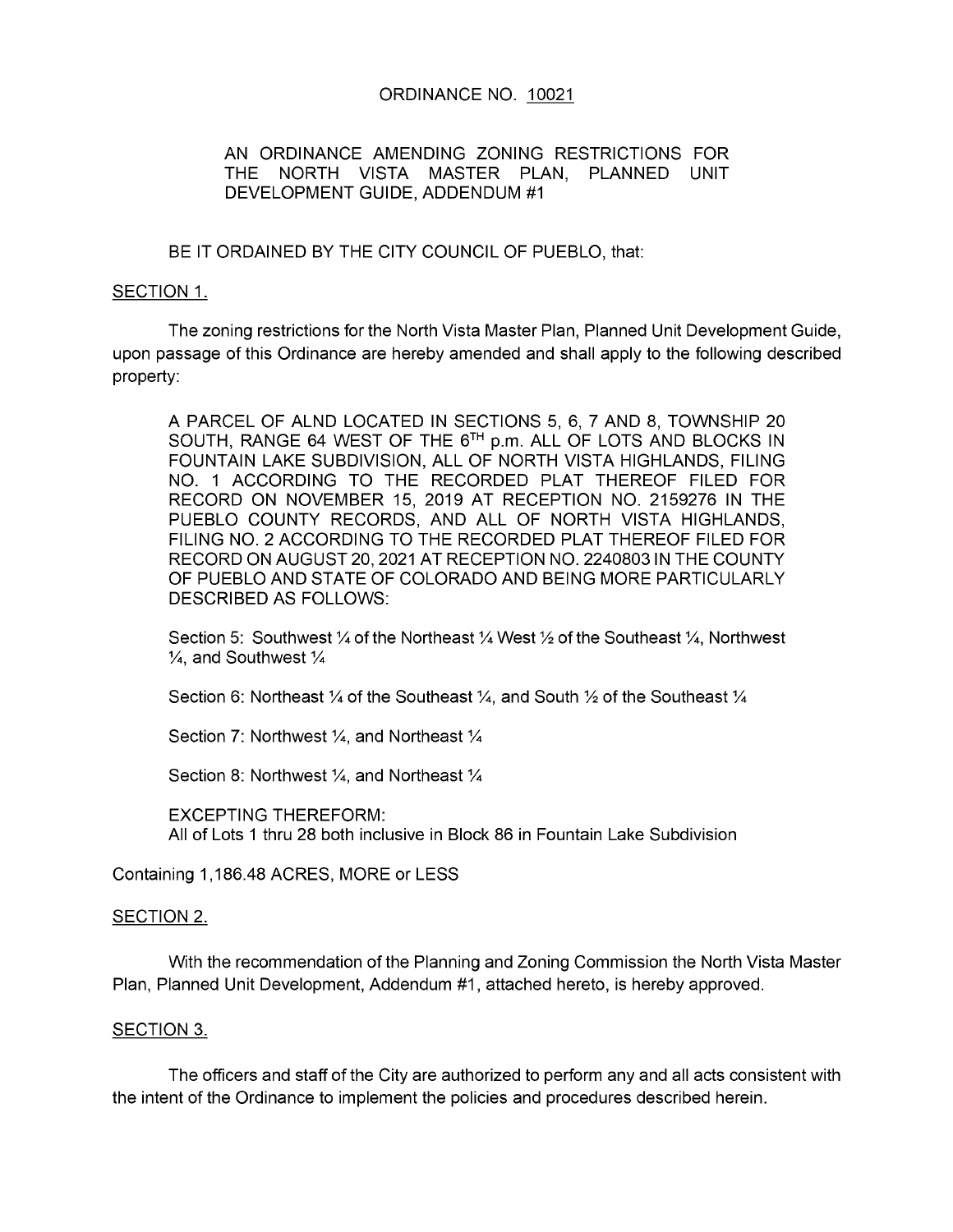# SECTION 4.

This Ordinance shall become effective immediately upon final action by the Mayor and City Council.

## **Action by City Council:**

Introduced and initial adoption of Ordinance by City Council on September 27, 2021 ...

Final adoption of Ordinance by City Council on October 12, 2021 ...

Danvence W Giteneis

# **Action by the Mayor:**

 $\boxtimes$ Approved on October 14, 2021 .

 $\Box$ Disapproved on **based** on the following objections:

Nilla Leading

# Action by City Council After Disapproval by the Mayor:

- $\Box$ Council did not act to override the Mayor's veto.
- $\Box$ Ordinancere-adoptedonavoteof , on
- $\Box$ Councilactionon \_\_\_\_\_\_\_ failedtooverridetheMayor'sveto.

President of City Council

ATTEST

City Clerk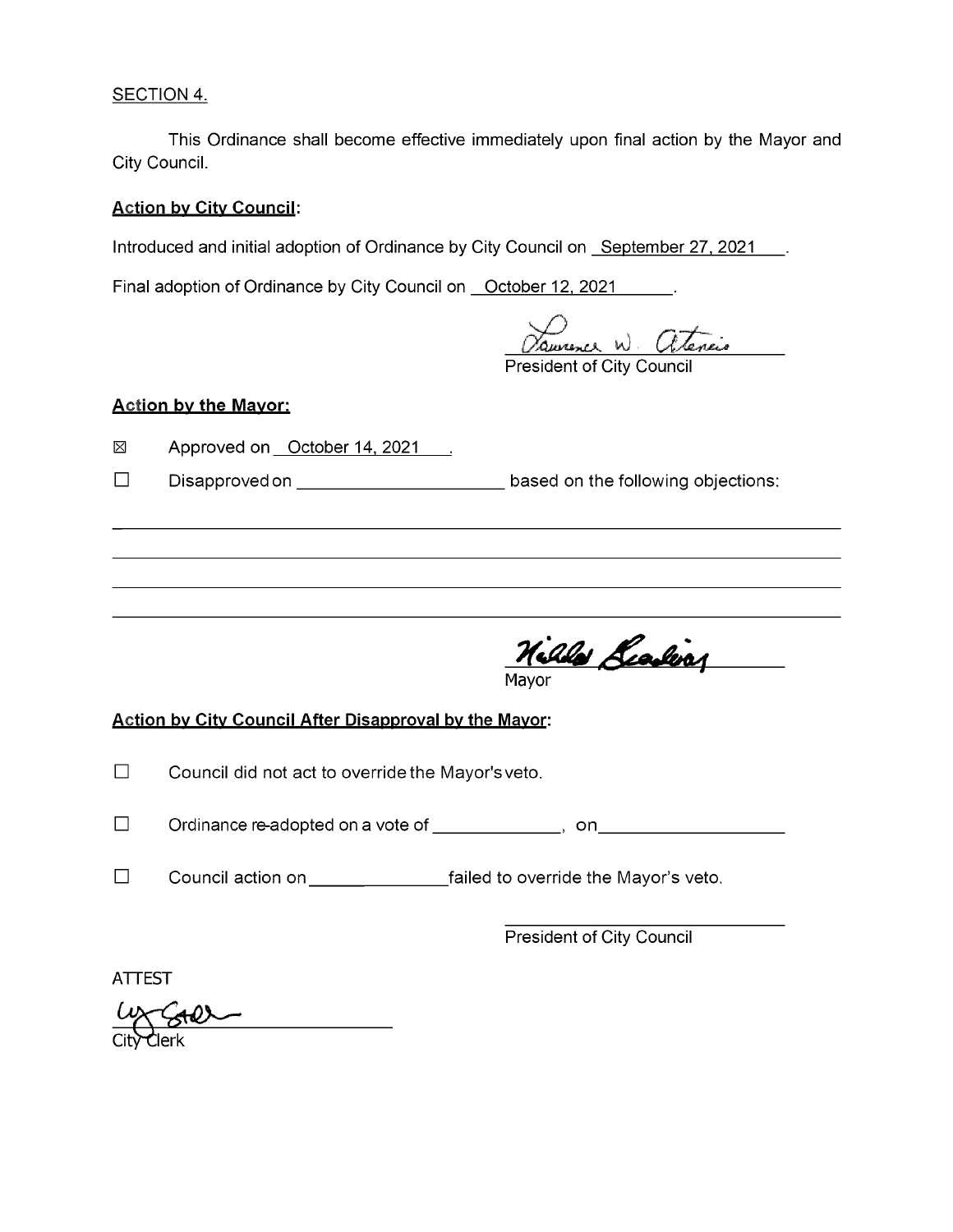2250176 10/28/2021 03:39:26 PM<br>Page. 1 of 4 R 28.00 D 0.00 D 0.00 T 28.00<br>Gilbert Ortiz Clerk/ fecorder. Pueblo County, Co<br>MIN RIGAN, R SI IN'S R R R R R R R R R R R R R R R R R R N

# North Vista Master Plan Planned Unit Development Addendum #1 Pueblo, Colorado

Applicant/ Owners' Representative:

Jevin Investments, Inc. David Resnick 4068 Crystal Court Boulder, CO 80304

Prepared by: Planmark Design, LLC P.O. Box 202411 Denver, CO 80220

Date: July 21, 2021 2008 12:00 12:00 2010 12:00 2010 12:00 2010 12:00 2010 12:00 2010 12:00 2010 12:00 2010 12:00 2010 12:00 2010 12:00 2010 12:00 2010 12:00 2010 12:00 2010 12:00 2010 12:00 2010 12:00 2010 12:00 2010 12:0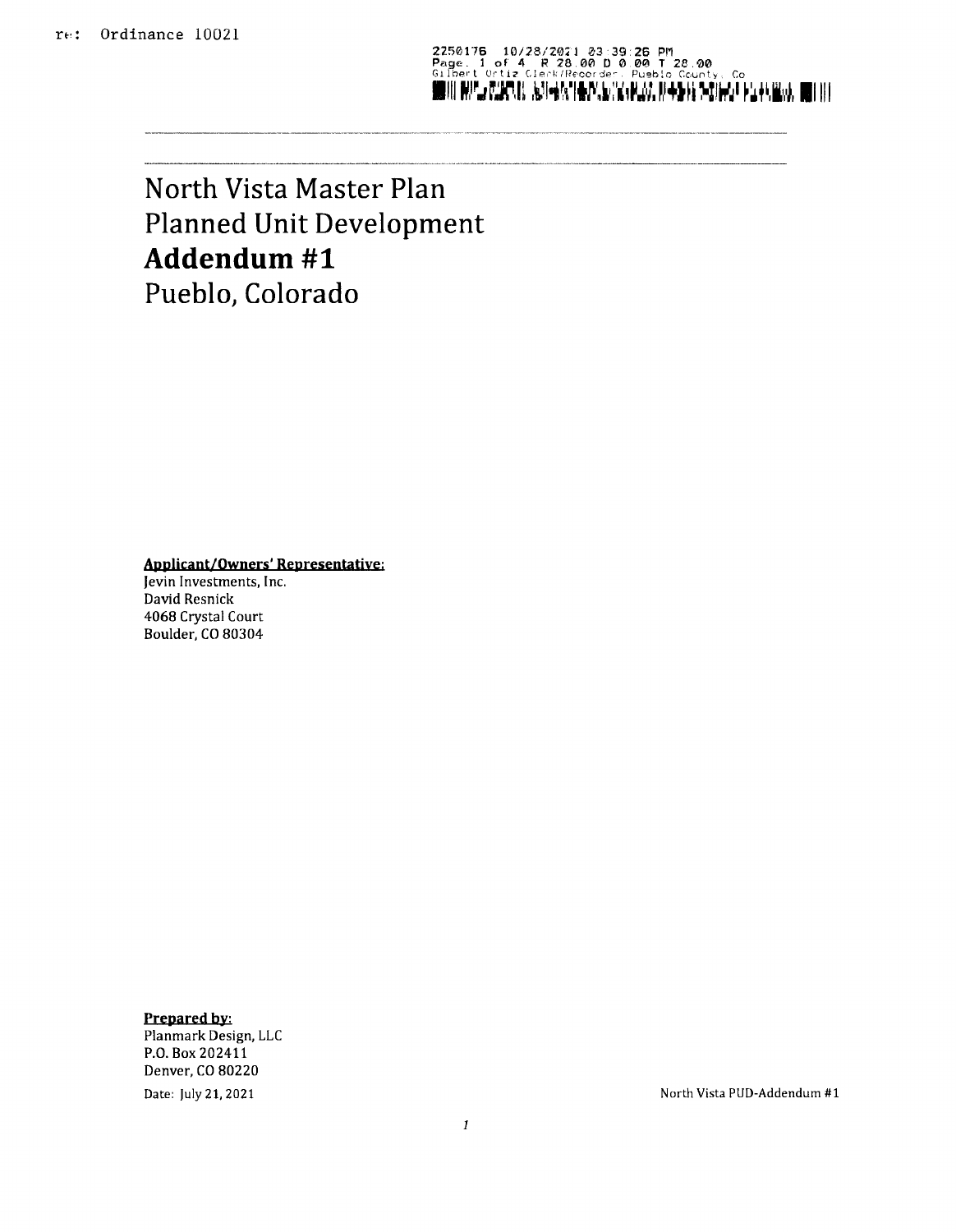

Table of Contents

# **Table of Contents:**

- 
-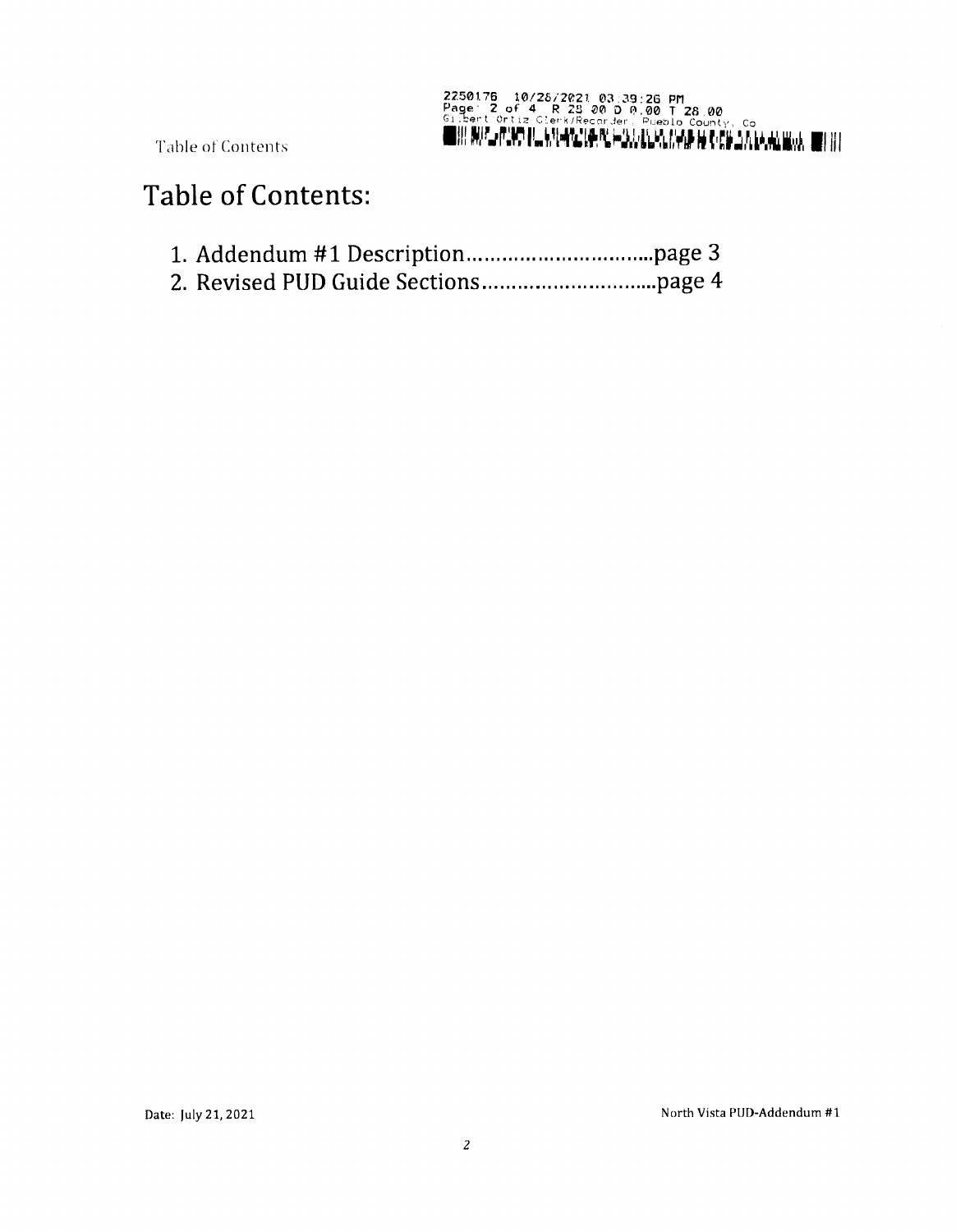## 2250176 10/28/2021 03:39:26 PM Pager 3 of 4 - R 28.00 D 0.00 T 23.00<br>Gilbert Ortiz Clerk/Recorder, Pueblo County, Co UIII HAVII, ATASTA 1911-1911 INDIANA YA HAVADA NA MATSA NA HAVADA UNA HAVADA UNA HAVADA UNA HAVADA UNA HAVADA

Addendum 41 Description

### Addendum #1

Background:

With the first subdivision filing North Vista Highlands Community Association, Inc was formed and recorded Declarations of Covenants, Conditions and Restrictions as amended and restated per the original North Vista PUD. In addition, the North Vista Highlands Metropolitan Districts 1-5 were formed for the purpose of developing and maintaining public improvements within the North Vista Highlands community. Having both <sup>a</sup> metro district and <sup>a</sup> community company created unnecessary costs for the residents of the community and at a board meeting held on July 9, 2021 the members of North Vista Highlands Community Association voted unanimously to terminate the community company and transfer the management and enforcement of the Declarations of Covenants, Conditions and Restrictions over to the North Vista Highlands Metropolitan District. Subsequently the Amended and Restated Declaration of Covenants, Conditions and Restrictions for North Vista Highlands Community and Termination Agreement was recorded July 13, 2021 at reception 2234574 and the North Vista Highlands Community Association, Inc. was terminated and dissolved and the management and enforcement of the Declarations of Covenants, Conditions and Restrictions was transferred to the North Vista Highlands Metropolitan Districts 1-5.

Therefore the language in paragraph 4.1 of the North Vista PUD is revised as shown below under Revised Sections.

Background:

Both the City of Pueblo and the Property Owners of the North Vista PUD area have the similar goal to develop <sup>a</sup> community that promotes conservation of water resources. This is reflected in the plant materials list maintained by the City of Pueblo and included in the North Vista Highlands Design Guidelines.

Revisions to the following two sections in the PUD Guide under 6.4 Landscaping help to provide flexibility in landscape design that allows for low water use in public tree lawns and right-of-ways and flexibility in screening materials for utility boxes.

6. 4.4.b: Revise percentage of required living ground cover from 75% to 25%.

6.4.4.c: Revise language for screening requirement to not be limited to plants but other materials that would not require water to maintain.

Therefore the language for these sections are revised below:

Date: July 21, <sup>2021</sup> North Vista PUD-Addendum# <sup>1</sup>